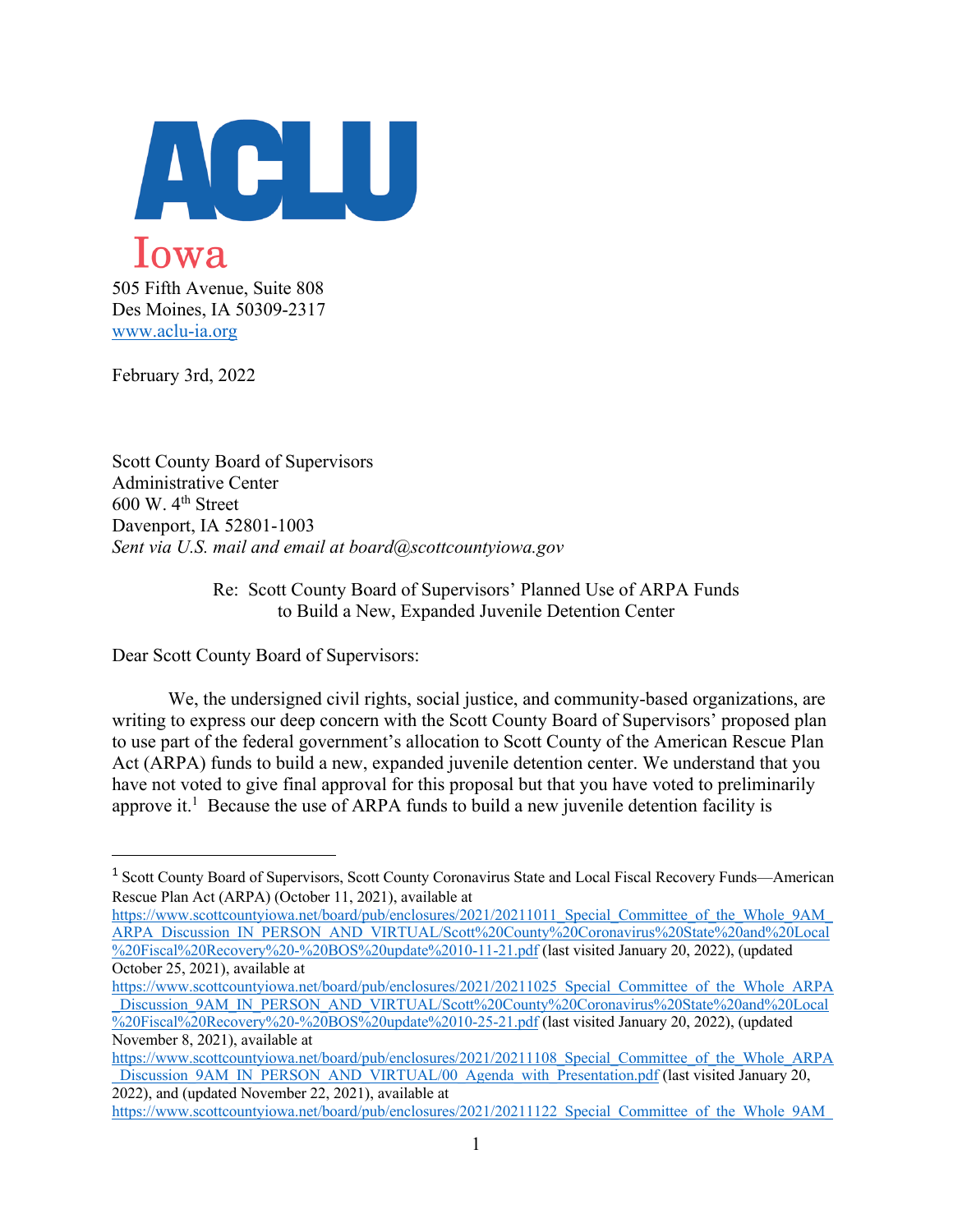unlawful and will only exacerbate the racial disparities in Iowa's juvenile delinquency system, we are asking you to vote not to approve this proposal and take prompt remedial action to redirect these funds as necessary. They may not be used to build a new facility to expand juvenile detention.

Using ARPA funds to build a new, expanded juvenile detention center that predates the pandemic would be unlawful. The planned use of funds violates the purpose and the express language of both the Department of Treasury's interim and final rules. Misusing ARPA funding for the new, expanded juvenile detention center exposes the county to the serious risk of federal enforcement action requiring it to reimburse the Treasury Department.

In addition, building a new, expanded juvenile detention center is bad public policy. Nationwide, in Iowa, and in Scott County, a Black child is disproportionately more likely to face juvenile detention than a white child.2 Expanding juvenile detention in Scott County will only exacerbate the existing crisis. It is also against the recommendation of state officials and national juvenile justice experts. Best practice is to focus new dollars and reforms on preventing children from entering the juvenile justice system in the first place, not to increase the incarceration of children.

## **Permitted Uses of ARPA Funds Do Not Include Building a New, Expanded Juvenile Detention Facility**

On March 11, 2021, the ARPA was signed into law. ARPA established the Coronavirus State Fiscal Recovery Fund and the Coronavirus Local Fiscal Recovery Fund. These funds were "intended to provide support to State, local, and Tribal governments . . . in responding to the impact of COVID-19 and their efforts to contain COVID-19 on their communities, residents, and businesses."<sup>3</sup> The federal government has allocated ARPA funds to states, counties, and cities to ameliorate the effects of the COVID-19 pandemic. Scott County was allocated \$33.6 million in ARPA funds for this purpose. The Scott County Board of Supervisors has proposed to use a significant portion of the funds to build a new, expanded juvenile detention center. The proposal is to use anywhere between \$4.5 to \$7.5 million in ARPA funds for the juvenile detention center.

Before the COVID-19 pandemic, Scott County had identified and contemplated building a new, expanded juvenile detention center. In 2019, the Scott County Board of Supervisors hired Wold Architect & Engineers ("Wold") to complete an assessment of the juvenile detention center. Wold's assessment recommended expansion of the current juvenile detention center or building a new, expanded juvenile detention center to meet projected future needs. Wold estimated the need to increase beds from 16 to 64 beds by the year 2037. Directing ARPA funds

ARPA\_Discussion\_IN\_PERSON\_AND\_VIRTUAL/ARPA%20Projects%20Priority%20Listing%2011-22-21%20Post%20meeting.pdf (last visited January 20, 2022).

<sup>&</sup>lt;sup>2</sup> Recently, the Chief Justice Christensen of the Iowa Supreme Court established a Juvenile Justice Task Force, and the committee is tasked with addressing the juvenile justice system's racial disparities and ultimately issuing a report with its findings later this year.

<sup>3</sup> Department of Treasury, Coronavirus State and Local Fiscal Recovery Funds Interim Final Rule (published May 17, 2021), available at https://www.federalregister.gov/documents/2021/05/17/2021-10283/coronavirus-state-andlocal-fiscal-recovery-funds (last visited January 20, 2022).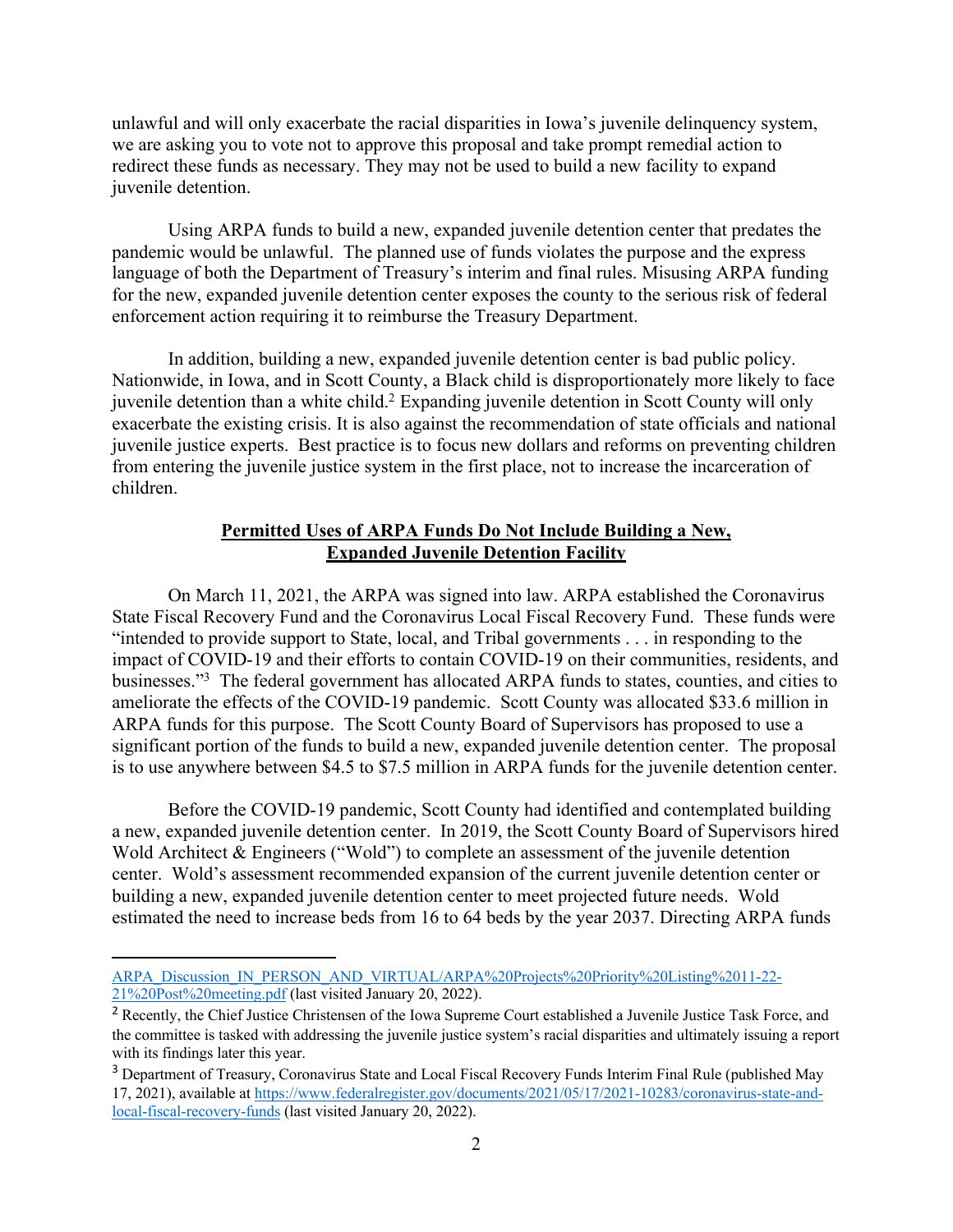to a plan to build a new, expanded juvenile detention center that predates the pandemic is an inappropriate use of ARPA funds, which were intended to provide support for local governments in responding to the impact of COVID-19 and their efforts to contain the virus.

The planned use of funds also violates the express language of the Department of Treasury's regulations governing the use of ARPA funds. On May 17, 2021, the Department of Treasury released the Interim Final Rule to implement the Coronavirus State Fiscal Recovery Fund and the Coronavirus Local Recovery Fund established under the ARPA. Under the Interim Final Rule, the ARPA funds are limited to four categories of eligible uses:

> (a) To respond to the public health emergency or its negative economic impacts, including assistance to households, small businesses, and nonprofits, or aid to impacted industries such as tourism, travel, and hospitality; (b) To respond to workers performing essential work during the COVID-19 public health emergency by providing premium pay to eligible workers; (c) For the provision of government services to the extent of the reduction in revenue due to the COVID-19 public health emergency relative to revenues collected in the most recent full fiscal year prior to the emergency; and To make necessary investments in water, sewer, or broadband infrastructure.4

Eligible uses under (a) include "support for prevention, mitigation, or other services in congregate living facilities (e.g., nursing homes, incarceration settings, homeless shelters, group living facilities)," "ventilation improvements in congregate settings," and "[c]apital investments in public facilities to meet pandemic operational needs."5

Building a new, expanded juvenile detention center does not fall under the any of the eligible uses of ARPA funds. The only eligible use that could arguably apply would be under (a) "capital investments in public facilities to meet pandemic operational needs"; however, the Final Rule foreclosures the use of ARPA funds to build a new, expanded juvenile detention center.

On January 6, 2022, the Department of Treasury released the Final Rule to implement the Coronavirus State Fiscal Recovery Fund and the Coronavirus Local Recovery Fund established under the ARPA. Under the Final Rule, the Treasury Department clarifies that some capital expenditures may not be eligible because the use of ARPA funds "to respond to public health and negative economic impacts of the pandemic must be related and reasonably proportional to a harm caused or exacerbated by the pandemic."<sup>6</sup>

The Interim Rule will remain in effect until April 1, 2022, when the Final Rule becomes effective.7

<sup>4</sup> Department of Treasury, Coronavirus State and Local Fiscal Recovery Funds Interim Final Rule (published May 17, 2021), available at https://www.federalregister.gov/documents/2021/05/17/2021-10283/coronavirus-state-andlocal-fiscal-recovery-funds (last visited January 20, 2022). 5 *Id.*

<sup>6</sup> Department of Treasury, Coronavirus State and Local Fiscal Recovery Funds Final Rule (published January 6, 2022), available at https://home.treasury.gov/system/files/136/SLFRF-Final-Rule.pdf (last visited January 20, 2022). <sup>7</sup> *Id.*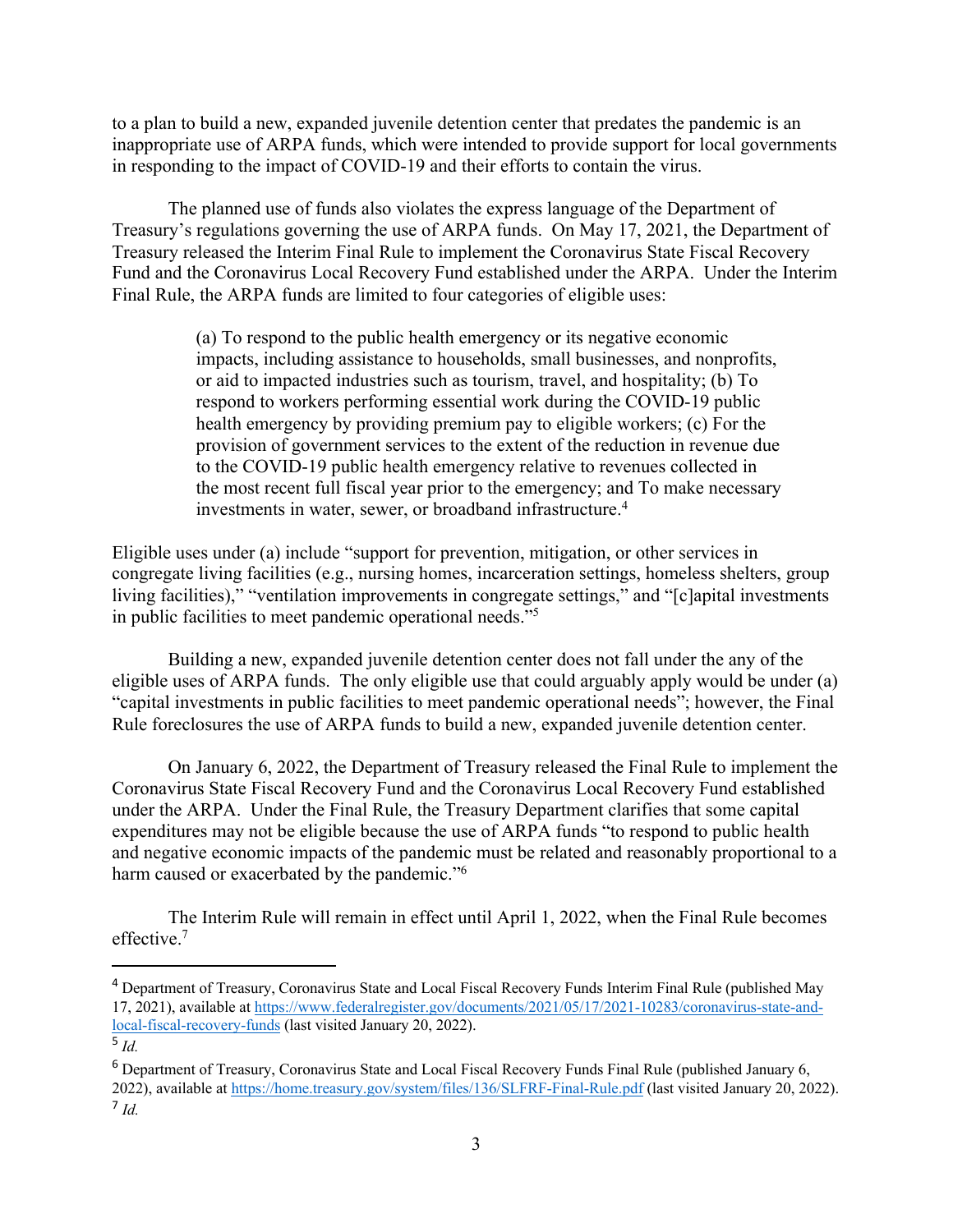Constructing a new, expanded juvenile detention center clearly is a prohibited capital expenditure use of ARPA funds under the Final Rule. The rules specifically provide:

[C]onstructing a new correctional facility would generally not be a proportional response to an increase in the rate of certain crimes or overall crime as most correctional facilities have historically accommodated fluctuations in occupancy. In addition, construction of new congregate facilities, which would generally be expected to involve expenditures greater than \$1 million, would generally not be a proportional response to mitigate or prevent COVID-19, because such construction is generally expected to be more costly than alternative approaches or capital expenditures that may be equally or more effective in decreasing spread of the disease."8

Alternatives include "personal protective equipment, ventilation improvements, utilizing excess capacity in other facilities or wings, or temporary facility capacity expansions."9

Unlawful use of ARPA funds is subject to recoupment by the Department of Treasury.<sup>10</sup> Therefore, Scott County's expenditure of ARPA funding for the new, expanded juvenile detention center exposes the county to a substantial risk that the county would need to reimburse the Treasury Department the misused funds.

## **Building a New, Expanded Juvenile Detention Center Would Exacerbate Existing Racial Disparities at the Expense of Better Alternatives to Reduce Juvenile Delinquency Overall**

Building a new juvenile detention facility in Scott County will only exacerbate an existing crisis when it comes to racial disparities in our juvenile delinquency system. Iowa's racial disparity in juvenile detention is the eighth highest in the nation.<sup>11</sup> In Scott County, 1 out of every 22 Black children is detained, versus 1 out of every 457 white children.12 Nationally Black children are more than four times as likely to be detained or committed in juvenile

https://home.treasury.gov/system/files/136/SLFRF-Final-Rule.pdf (last visited January 20, 2022).

<sup>8</sup> *Id.*

<sup>9</sup> *Id.*

<sup>10</sup> *See* Department of Treasury, Coronavirus State and Local Fiscal Recovery Funds Interim Final Rule (published May 17, 2021), available at https://www.federalregister.gov/documents/2021/05/17/2021-10283/coronavirus-stateand-local-fiscal-recovery-funds (last visited January 20, 2022) and Department of Treasury, Coronavirus State and Local Fiscal Recovery Funds Final Rule (published January 6, 2022), available at

<sup>11</sup> Josh Rovner, *Black Disparities in Youth Incarceration,* The Sentencing Project (July 15, 2021), available at https://www.sentencingproject.org/publications/black-disparities-youth-incarceration/ (last visited January 20, 2022). 12 Tim Barton, *How Should Scott County Address Juvenile Crime? Some Say Build a New Detention Center.* 

*Others Advocate for More Investment in Rehabilitative Services*, Muscatine Journal (Nov. 1, 2021, updated Dec. 8, 2021), available at https://muscatinejournal.com/news/local/govt-and-politics/how-should-scott-county-addressjuvenile-crime-some-say-build-a-new-detention-center-others/article\_42b6f24a-0438-5146-8109 daa9c9dc3943.html (last visited January 20, 2022).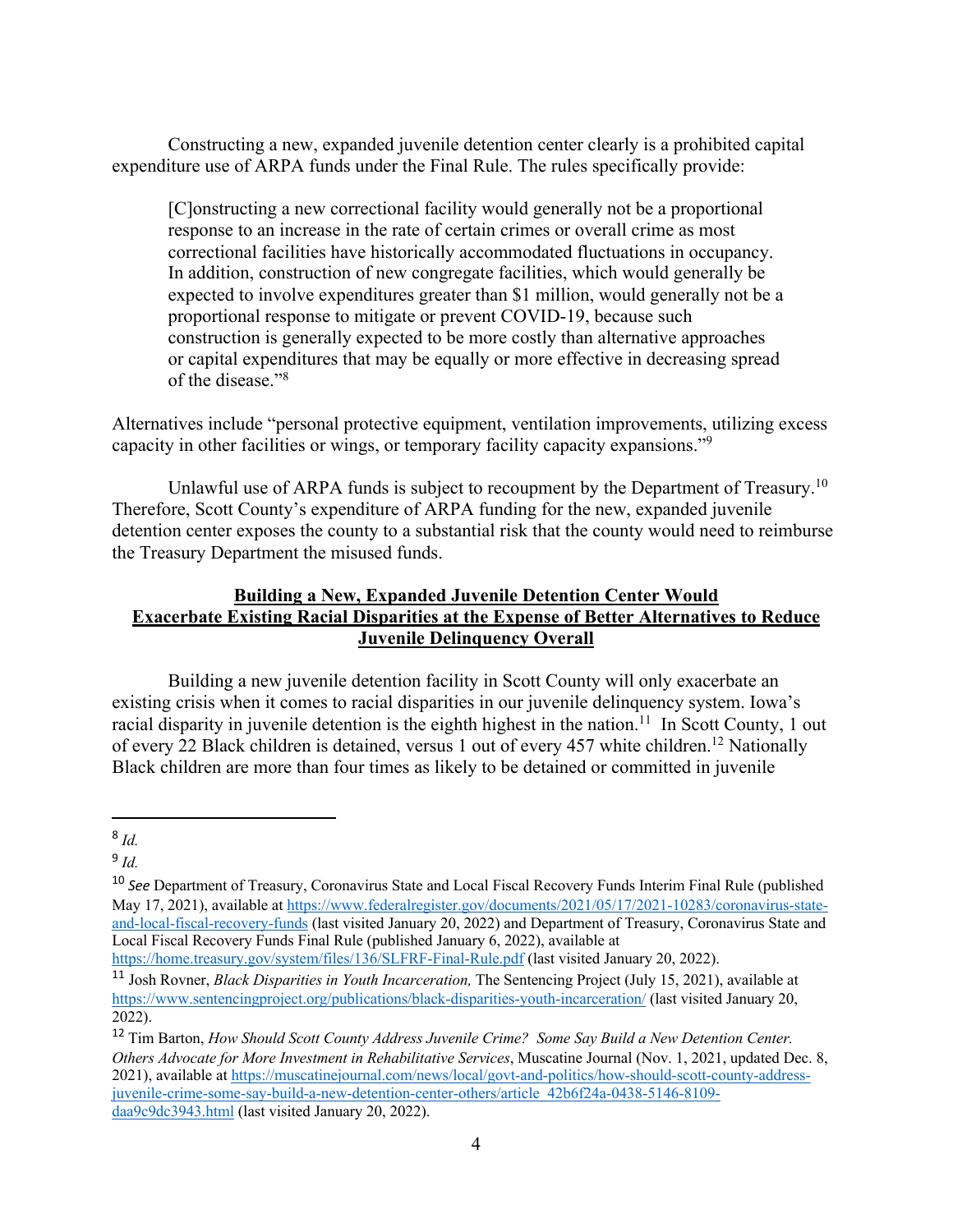detention facilities than their white peers using data collected in 2019.<sup>13</sup> Forty-one percent of children in juvenile detention are Black even though Black youth comprise only 15% of youth nationally.<sup>14</sup> In Iowa, the Black juvenile placement rate was 721 per  $100,000$  versus the white juvenile placement rate of 83 per 100,000.15 The rate at which Black children are placed in detention in Iowa was more than double the national average: Black children are about 8.7 times as likely as their white peers to be placed in juvenile detention.<sup>16</sup>

A report issued by the Iowa Department of Human Rights in November of 2020 found that Iowa's juvenile justice system increases racial disparities at multiple decision points in the juvenile justice system, including referring children to the juvenile justice system, detaining them, and waiving them to adult court.<sup>17</sup> In 2019, Black children aged 10 to 17-years-old were 6.5 times more likely to enter the juvenile justice system for simple misdemeanor offenses compared with white children.18 Between 2015 and 2019, the number of Black children placed in juvenile detention for probation violations increased 31% while the number of white children decreased by 28.4%.19 Black children in Iowa were also 9.8 times more likely to have their case waived to adult court compared with white children.<sup>20</sup> Finally, Black children were 14.3 times more likely to have their case directly filed in adult court compared with white children.<sup>21</sup>

Rather than invest millions of dollars in expanding Scott County's ability to warehouse children who enter the juvenile delinquency system in Iowa, Scott County should focus on reducing the overall number of children in the system and reducing racial disparities. These strategies include adopting racial impact statements for new policies, better data collection and dissemination, and critical community investments in mental health counseling, violence prevention, and restorative justice.<sup>22</sup>

https://humanrights.iowa.gov/sites/default/files/media/Racial%20%20Disparities%20-

<sup>13</sup> Josh Rovner, *Black Disparities in Youth Incarceration,* The Sentencing Project (July 15, 2021), available at https://www.sentencingproject.org/publications/black-disparities-youth-incarceration/ (last visited January 20, 2022). 14 *Id.*

<sup>15</sup> *Id.*

<sup>16</sup> *Id.*

<sup>17</sup> Iowa Department of Human Rights, *Racial Disparities—An Analysis of Three Decision Points in Iowa's Juvenile Justice System* (November 2020)*,* available at

<sup>%203%20</sup>Decision%20Points%20in%20JJ%2011%2023%2C%202020.pdf (last visited January 20, 2022).

<sup>18</sup> *Id.*

<sup>19</sup> *Id.*

<sup>20</sup> *Id.*

<sup>21</sup> *Id.*

<sup>22</sup> Josh Rovner, *Racial Disparities in Youth Incarceration Persist*, The Sentencing Project (Feb. 3, 2021), available at https://www.sentencingproject.org/publications/racial-disparities-in-youth-incarceration-persist/ (last visited January 20, 2022). Recently, Chief Justice Christensen of the Iowa Supreme Court established a Juvenile Justice Task Force, which she tasked with undertaking a holistic and comprehensive review of the Iowa juvenile justice system, including its racial disparities, and ultimately issuing a report with its findings in November of 2022. This report will hopefully offer additional strategies to reduce Iowa's juvenile delinquency disparities.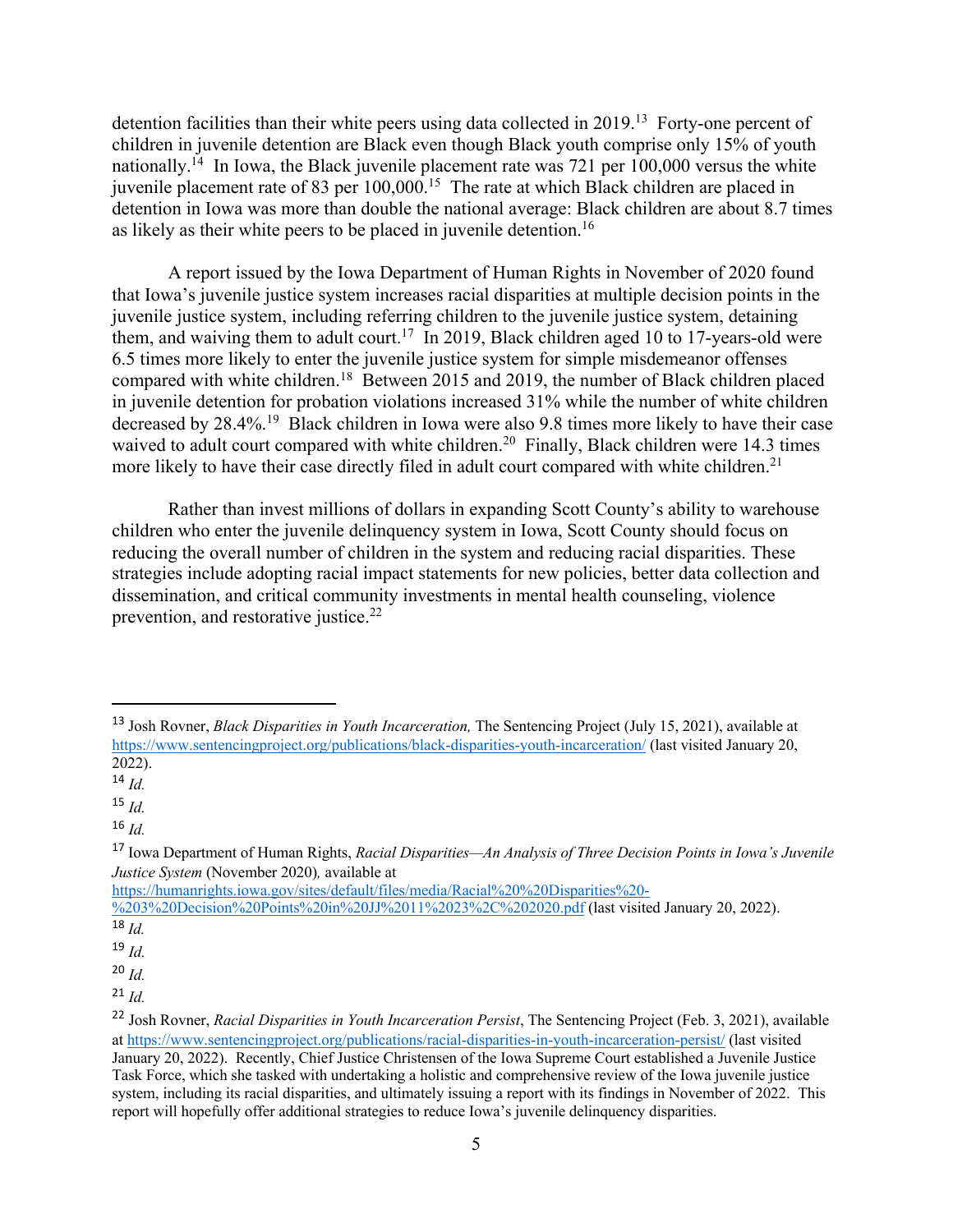State officials and national juvenile justice experts do not recommend building new and expanded juvenile detention centers. The best practice is prevention of juveniles from entering the juvenile justice system, not incarcerating juveniles.

Scott County is already far out of step in adopting best practices to reduce juvenile delinquency. From 2006 until 2019, juvenile arrests nationally and in Iowa have decreased by about 50%.23 In addition, juvenile incarceration nationally and in Iowa has also declined by about 50% from 2001 to 2015.24 Scott County's youth population, defined as 10 to 17-years-old, is also in decline.25 However, the youth incarceration rate in Iowa and in Scott County is higher than the national average: In Iowa, the rate is 133 children incarcerated for every 100,000 children while nationally it is 114 children for every 100,000 children.<sup>26</sup> Furthermore, Iowa ranks third in the nation on a per-capita basis in terms of the number of juveniles waived into adult court.<sup>27</sup> For the past four years, Scott County has waived more juveniles to adult court than Polk County, which has three times the juvenile population.<sup>28</sup> Of the juveniles waived into adult court, 28% received a sentence that was longer than five years.<sup>29</sup> This means that most of these juveniles could have been retained by the juvenile justice system and received rehabilitative services.<sup>30</sup> Building a new, oversized juvenile detention facility would only fuel the high number of Scott County youth waived into adult court.<sup>31</sup>

Andrew Allen, chairperson of Iowa's Juvenile Justice Advisory Council, which is tasked with overseeing Iowa's use of federal grants under the Juvenile Justice & Delinquency Prevention

<sup>27</sup> *Id.*

<sup>31</sup> *Id.*

<sup>23</sup> U.S. Department of Justice, *The Decline in Arrests of Juveniles Continued Through 2019* (November 2020), available at https://www.ojp.gov/library/publications/decline-arrests-juveniles-continued-through-2019 (last visited January 20, 2022).

<sup>24</sup> Jose Olivares, *Fewer Youths Incarcerated, But Gap Between Blacks and Whites Worsens*, National Public Radio (Sept. 27, 2017), available at https://www.npr.org/2017/09/27/551864016/fewer-youths-incarcerated-but-gap-<br>between-blacks-and-whites-worsens (last visited January 20, 2022).

<sup>&</sup>lt;sup>25</sup> Tim Barton, *How Should Scott County Address Juvenile Crime? Some Say Build a New Detention Center. Others Advocate for More Investment in Rehabilitative Services*, Muscatine Journal (Nov. 1, 2021, updated Dec. 8, 2021), available at https://muscatinejournal.com/news/local/govt-and-politics/how-should-scott-county-addressjuvenile-crime-some-say-build-a-new-detention-center-others/article\_42b6f24a-0438-5146-8109 daa9c9dc3943.html (last visited January 20, 2022).

<sup>26</sup> *Id.*

<sup>28</sup> *Id. See also* Kate Payne, *Scott County Pushes Ahead with a Proposal to Use Pandemic Funds to Build a Juvenile Detention Center, Despite Community Opposition*, Iowa Public Radio (Nov. 11, 2021), available at https://www.iowapublicradio.org/ipr-news/2021-11-11/scott-county-pushes-ahead-with-a-proposal-to-usepandemic-funds-to-build-a-juvenile-detention-center-despite-community-opposition (last visited January 20, 2022) (stating that between 2016 and 2019 Scott County waived more than 500 juveniles to adult court, which is dramatically higher than Polk County, which waived 69 juveniles to adult court during the same timeframe, despite having three times the youth population).

<sup>29</sup> Tim Barton, *How Should Scott County Address Juvenile Crime? Some Say Build a New Detention Center. Others Advocate for More Investment in Rehabilitative Services*, Muscatine Journal, (Nov. 1, 2021, updated Dec. 8, 2021), available at https://muscatinejournal.com/news/local/govt-and-politics/how-should-scott-county-addressjuvenile-crime-some-say-build-a-new-detention-center-others/article\_42b6f24a-0438-5146-8109 daa9c9dc3943.html (last visited January 20, 2022).

<sup>30</sup> *Id.*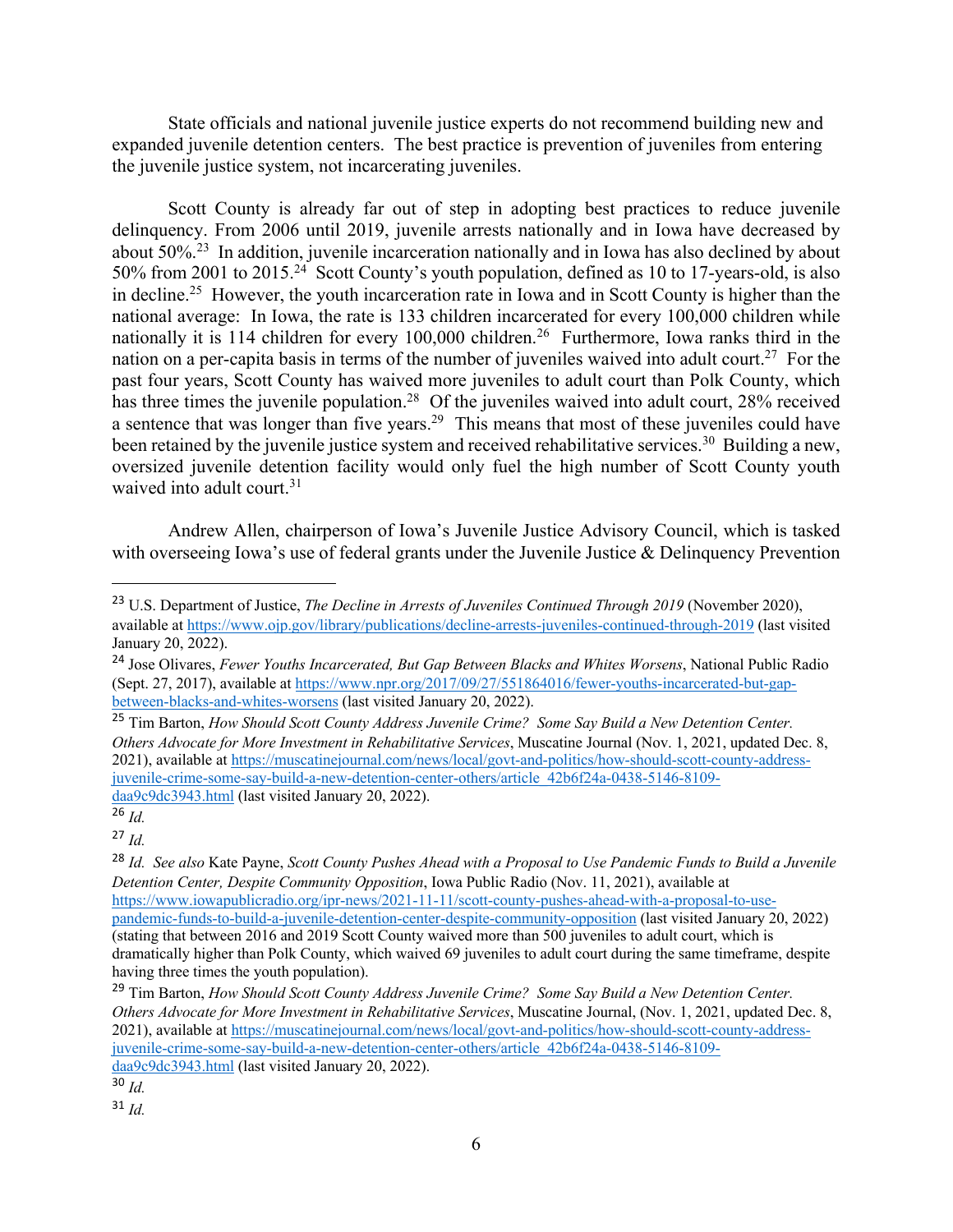Act of 1974, has stated that a new, expanded juvenile detention center is not necessary.<sup>32</sup> According to Allen, a report from the Iowa Department of Human Rights' Criminal and Juvenile Justice Planning Division shows there is plenty of existing space to house juvenile offenders across the state.<sup>33</sup> Detention beds across the state of Iowa are at around 50% capacity.<sup>34</sup> Even with the recent change of housing juvenile offenders waived to adult court in juvenile detention facilities as opposed to adult jails, Iowa would still only be at about 60% of bed capacity.35

Currently, Scott County has several juvenile detention diversion programs, which are all successful in lowering the incidence of juvenile delinquency in Scott County. These communitybased diversion programs include the In-Home Detention Program, the Enhanced In-Home Detention Program with GPS, the Youth Transition Decision Making Program, and the Auto Theft Accountability Program. The new Youth Assessment Program, which is a collaboration with the county, the City of Davenport, the City of Bettendorf, and United Way of the Quad Cities, has receiving approval and funding from stakeholders and once fully operational will connect youth and their families to preventative behavioral and mental health services to lower juvenile delinquency.

These are the types of alternatives to incarceration which Scott County should be investing in rather than expanding its capacity to house children in detention.

## **Request for Action**

Scott County's proposed use of ARPA funds to build a new, expanded juvenile detention center violates the express terms of Department of Treasury rules. Furthermore, building a new, expanded juvenile detention center is out of step with national and statewide juvenile justice trends and would exacerbate the existing racial inequities in the juvenile justice system.

We respectfully ask that you vote not to approve the use of ARPA funds for this purpose and take any prompt remedial action necessary to revoke approval of using ARPA funds for this purpose. If you have any questions about this request, please contact Pete McRoberts at pete.mcroberts@aclu-ia.org.

Should you vote to give final approval to the use of ARPA funds to build a new, expanded juvenile detention center, we will take action to notify the Secretary of the U.S. Department of Treasury and Office of Inspector General reporting the misuse of ARPA funds to build a new, expanded juvenile detention facility, in violation of the law.

<sup>32</sup> Tim Barton, *Scott County Moves Ahead with \$16.8M Detention Center State Advisory Board Says Is Unneeded*, Quad-City Times (June 10, 2021, updated Aug. 13, 2021), available at https://qctimes.com/news/local/govt-andpolitics/scott-county-moves-ahead-with-16-8m-detention-center-state-advisory-board-says-isunneeded/article\_36c62195-0166-58fd-be85-780d789ab16b.html (last visited January 20, 2022). <sup>33</sup> *Id.*

<sup>34</sup> *Id.*

<sup>35</sup> *Id.*